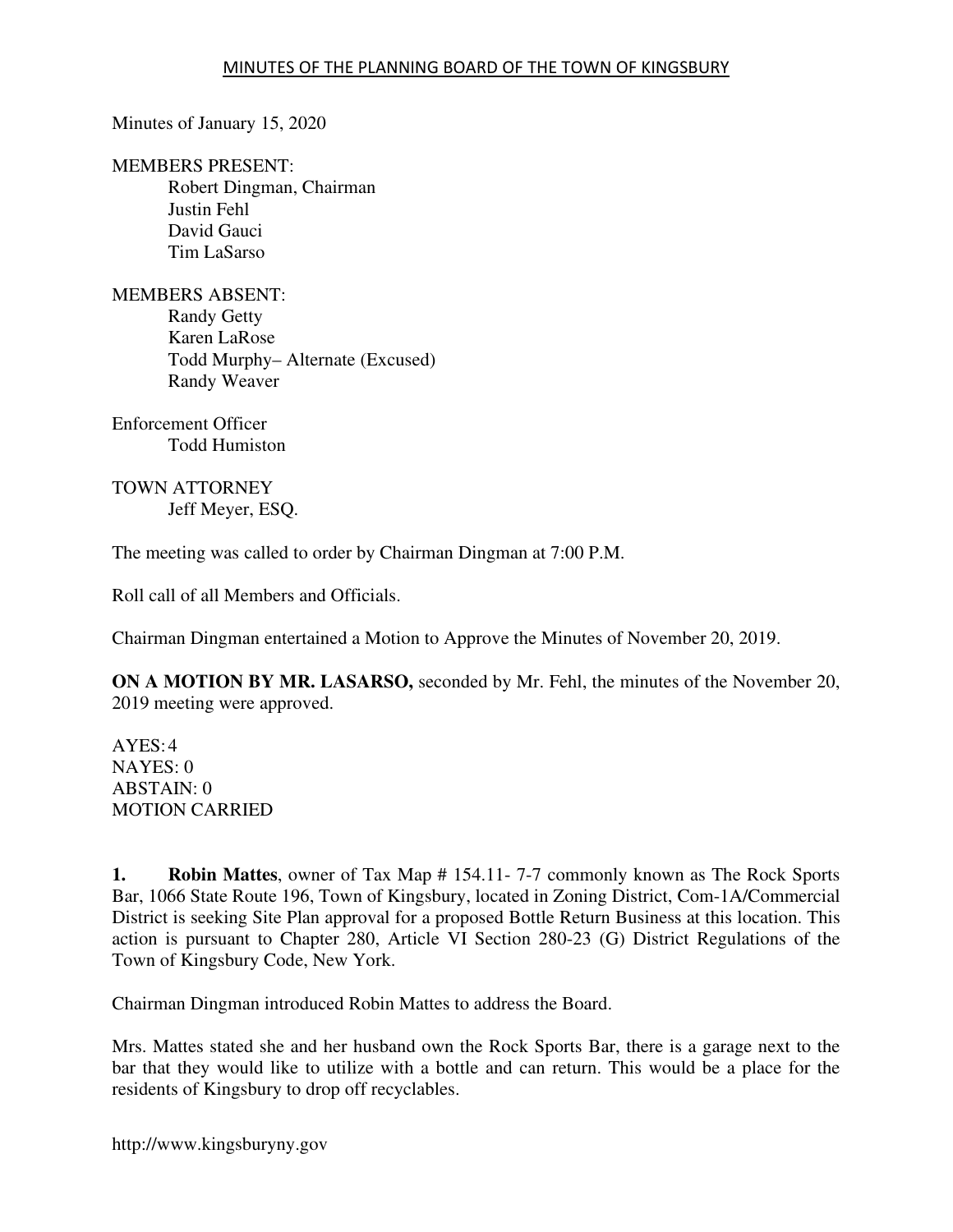## MINUTES OF THE PLANNING BOARD OF THE TOWN OF KINGSBURY

Planning Board Meeting January 15, 2020 Page 2 of 4

Chairman Dingman questioned the size of the garage.

Mr. Mattes stated it is a one bay garage and very deep in length.

Chairman Dingman stated the Town does have an ordinance of no outside storage. With no outside storage how are you going to handle the storage. How often will the recyclables be picked up? There is also a question of capacity/quantity and room enough for the tractor trailers to get around.

Mr. Mattes stated the recyclables will be picked up once every two (2) weeks. There is not anything in the garage at this time and he feels there is plenty of room. Tractor trailers will not have any problems picking up the bottles and cans.

Mr. Fehl questioned if there is going to be a trailer left on the property.

Mr. Mattes stated there will not be any trailers left on the property.

Mr. Humiston, Enforcement Officer questioned how the business will operate.

Mrs. Mattes stated customers will bring the bottles and cans to the garage and he and his wife will be doing the sorting and then they will be moved to the back of the garage for storage.

Mr. LaSarso questioned the hours of operation.

Mrs. Mattes stated they would be 9:00 am to 5:00 pm, Monday through Saturday.

There being no comments from the public, Chairman Dingman closed the public hearing.

Discussion ensued among the Board with questions addressed by the Applicant.

**ON A MOTION BY MR. GAUCI**, and seconded by Mr. LaSarso the Kingsbury Planning Board declares lead agency status and having reviewed the short form SEQRA submission and having taken a hard look at the potential environmental impacts finds that there are no potential negative environmental impacts anticipated from this project and the Board issued a negative declaration on the project.

The Board then reviewed the proposed Resolution.

## **Resolution No. 1 of January 15, 2020**

http://www.kingsburyny.gov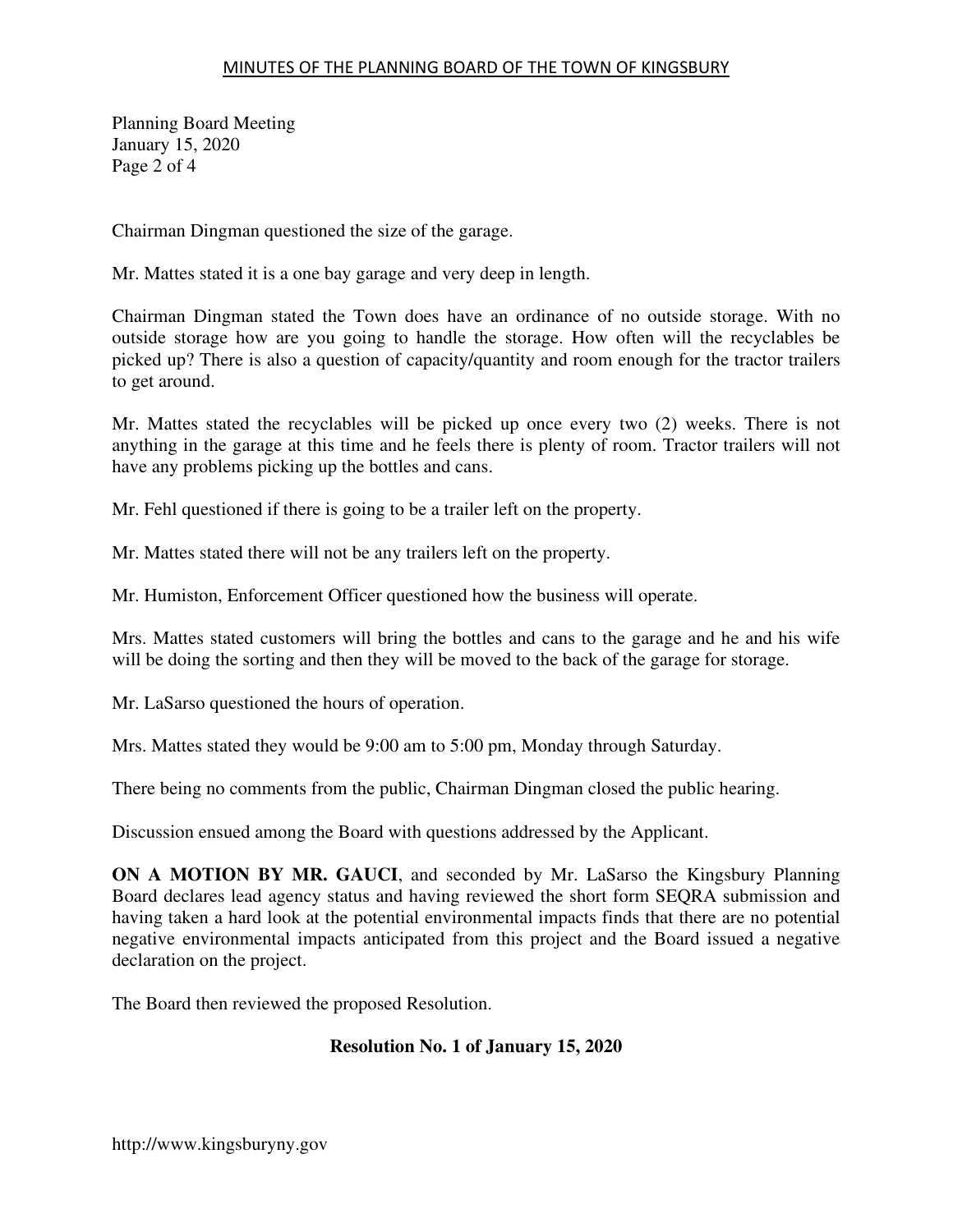Planning Board Meeting January 15, 2020 Page 3 of 4

**ON A MOTION BY** Mr. LaSarso, seconded by Mr. Murphy, based on all of the evidence and materials submitted by the Applicant and the representations made at the meeting, the Application is hereby approved subject to the following conditions:

- 1. No outside storage of materials will be permitted on the premises.
- 2. Any exterior lighting for the premises must be downcast.
- 3. Stormwater management controls shall be in compliance with NYS DEC requirements.
- 4. All information and representations contained in the materials submitted by the applicant and discussed at the meeting are incorporated herein as conditions.

**2. Andrea Sink, DBA**, 196 Bottle Return contract vendee of Tax Map # 154.12-1-17-7 commonly known as 1125 State Route 196, Town of Kingsbury, located in Zoning District, Com-1A/Commercial District is seeking Site Plan approval for a proposed Bottle Return Business at this location. This action is pursuant to Chapter 280, Article VI Section 280-22 (F) District Regulations of the Town of Kingsbury Code, New York.

Chairman Dingman introduced Andrea Sink, 196 Bottle Return to address the Board.

Ms. Sink stated currently she owns three bottle return stores. She would like to move from her current location, 2085 State Route 196 to 1125 State Route 196. She feels this is a better location. She has not had any problems at the Adamsville location with the Town of Kingsbury or any of the other Towns she is representing. She does a lot of fund raisers for the community. There will be no storage outside. She did ask the landlord for two small dumpsters that would be kept inside and put out at night for pick up.

The Board could not take action on this project because we have not had any response from Washington County Planning Department.

Ms. Sink stated they would be open 9:00 am to 4:00 pm, Tuesday through Saturday, closed on Sunday and Monday.

There being no comments from the public, Chairman Dingman closed the public hearing.

Discussion ensued among the Board with questions addressed by the Applicant.